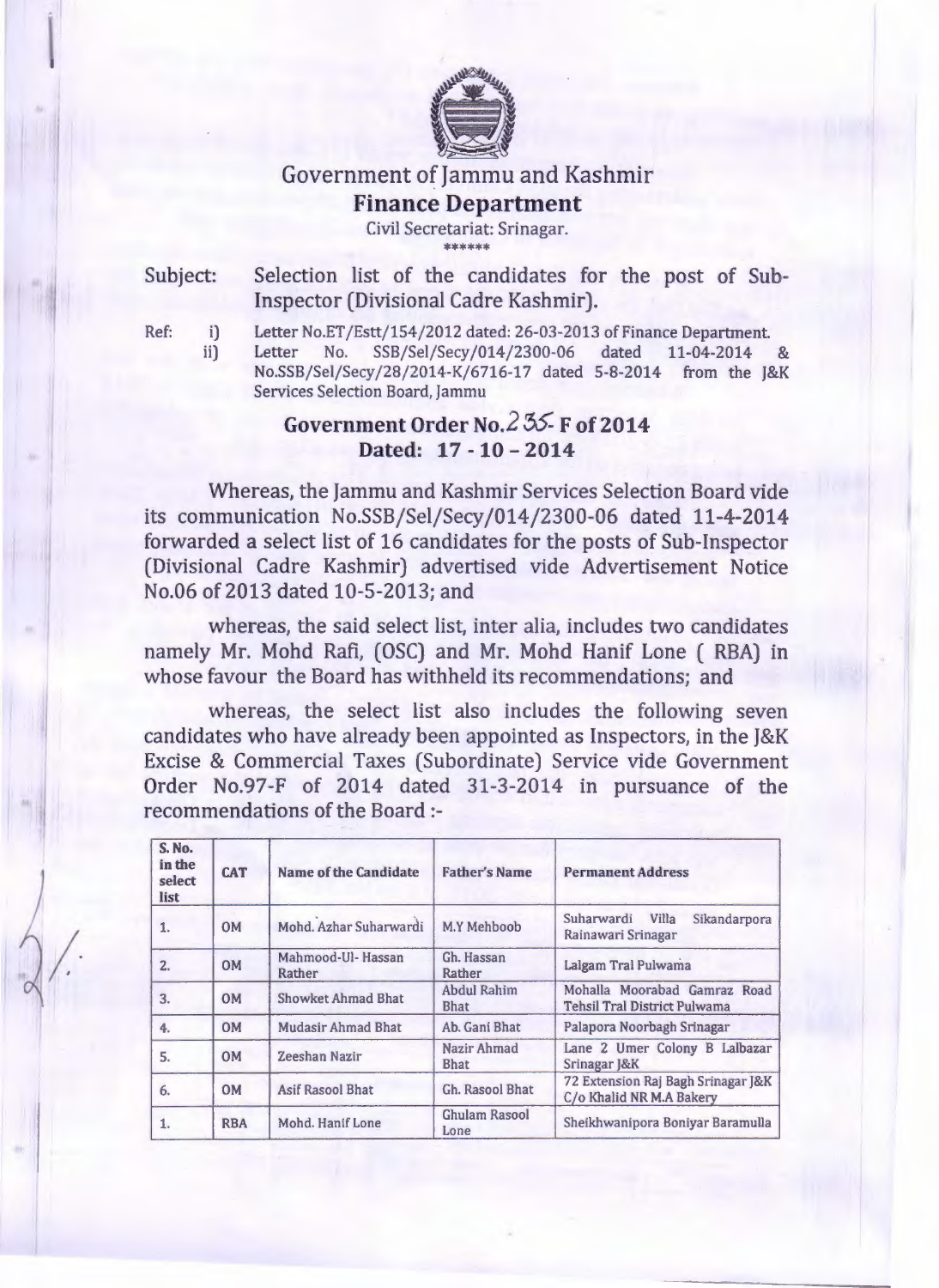whereas, the above said seven (7) candidates who are already working as Inspectors were asked to furnish their willingness or otherwise to join as Sub Inspectors; and

whereas, in response, all the seven (7) Inspectors submitted their undertaking through Commercial Taxes Department to the effect that they will not join against the post of Sub Inspector and would like to continue as Inspector in Commercial Taxes Department; and

whereas, the J&K Services Selection Board vide communication No.SSB/Sel/Secy/014/2300-06 dated 11-4-2014 along with select list of 16 candidates has provided a waiting list of three candidates under Open Merit; and.

whereas, the department took up the matter with the J&K Services Selection Board vide communication No.ET /Estt/76/2014 dated 21-5-2014 for furnishing a panel (Waiting list) of candidates for being considered for appointment as Sub Inspector; and

whereas, the matter was examined in the Finance Department and vide Government Order No. 175- F of 2014 Dated 23-07- 2014, appointment orders were issued in favour of 08 candidates from main select list and 03 candidates from waiting list as Sub Inspectors excluding the above mentioned seven (7) Inspectors; and

whereas, the appointment order in favour of Mr. Mohd. Rafi, OSC shall be issued as & when the Board furnishes its recommendations in his favour; and

whereas, the Board was again requested to provide a panel (waiting list) of candidates for remaining 4 resultant vacancies; and

whereas, the J&K Services Selection Board Srinagar vide its communication dated 05-08-2014 has forwarded the waiting list of following candidates figuring next in order of merit in OM Category and RBA category for the post of Sub-Inspector (Finance Department), Divisional Cadre Kashmir, in pursuance to Advertisement Notice No. 06of2013 dated 10-05-2013, at Item No. 335:-

| S.<br>No. | Int.<br>S.<br>No. | <b>Name of candidate</b>                            | Parentage                        | <b>Residence</b>                                                                             | Category  | <b>Remarks</b>                   |
|-----------|-------------------|-----------------------------------------------------|----------------------------------|----------------------------------------------------------------------------------------------|-----------|----------------------------------|
|           | 64                | Malik Vikar ul Hassan                               | Gh. Hassan Malik                 | <b>Kursu</b><br>Last<br>stop<br>Rajbagh Srinagar.                                            | OM        |                                  |
| 2.        |                   | Post reserved for want<br>of certain clarification. |                                  |                                                                                              |           | Recommen-<br>dations<br>withheld |
| 3.        | 13                | <b>Revaz Ahmad Yatoo</b>                            | Gh. Nabi Yatoo                   | Pattan<br>Goshbugh<br>Baramulla.                                                             | <b>OM</b> |                                  |
| 4.        | 63                | Muzamil Rashid                                      | <b>Abdul Rashid Bhat</b>         | Sudershan<br>Wangam<br>Kaprin<br><b>PO</b><br>Pora<br>Kulgam<br><b>Teh</b><br>Via<br>Sopian. | OM        |                                  |
| 5.        | 79                | Zubair Farooq Bisati                                | Ahmad<br>Faroog<br><b>Bisati</b> | Pandith Mohalla Haft<br>Chinar Srinagar.                                                     | OM        |                                  |
| 6.        | 30                | Ashaq Hussain Shah                                  | Mohd Yaseen Shah                 | Ganderbal<br>Pandach<br>PO Naseem Bagh                                                       | <b>OM</b> |                                  |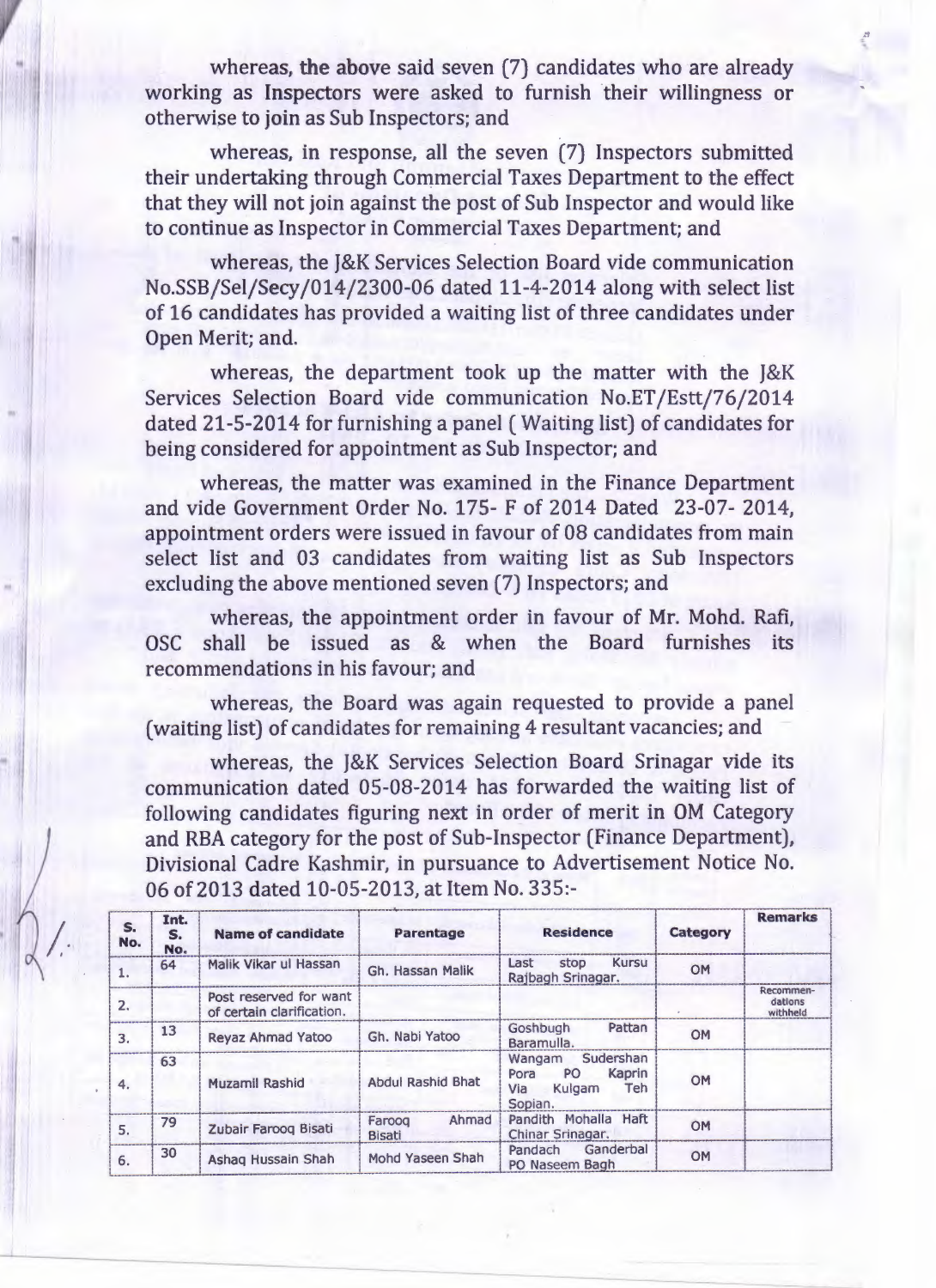|  |  |  | 62 | <b>Sheeraz</b><br>antray | Ahmad | Abdul<br>antrav | Hamid | Killora Shopian | RBA |  |
|--|--|--|----|--------------------------|-------|-----------------|-------|-----------------|-----|--|
|--|--|--|----|--------------------------|-------|-----------------|-------|-----------------|-----|--|

Whereas, the recommendations in respect of S.No. 02 above, has been reserved for want of certain clarification; and

Now, therefore, sanction hereby accorded to the:-

- operation of waiting list for appointment of the 3 a. candidates (2 OM & 1 RBA); and
- temporary appointment of the following 3 waiting list  $\mathbf{b}$ . candidates as Sub-Inspectors(Divisional Cadre Kashmir), J&K Excise & Commercial Taxes (Subordinate) Service in the Pay Band Rs.5200-20200 + Grade Pay Rs.2400/- with immediated effect:-

| s.<br>No. | Int.<br>S.<br>No. | <b>Name of candidate</b> | Parentage                     | <b>Residence</b>                        | Category   | <b>Department</b><br>to report |  |
|-----------|-------------------|--------------------------|-------------------------------|-----------------------------------------|------------|--------------------------------|--|
|           | 64                | Malik Vikar ul<br>Hassan | Gh. Hassan<br>Malik           | Last stop Kursu<br>Rajbagh<br>Srinagar. | <b>OM</b>  | <b>Excise</b>                  |  |
| 2.        | 13                | Reyaz Ahmad<br>Yatoo     | Gh. Nabi Yatoo                | Goshbugh<br>Pattan<br>Baramulla.        | OM         | <b>Excise</b>                  |  |
| 3.        | 62                | Sheeraz Ahmad<br>Tantrav | <b>Abdul Hamid</b><br>Tantray | Killora Shopian                         | <b>RBA</b> | <b>Excise</b>                  |  |

C. awaiting of issuance of appointment order in respect of Mohammad Rafi, OSC(Main select list) & to reserve one post in OM category figuring at merit position 2<sup>nd</sup> (as per new waiting list panel) in whose favour recommendations have been withheld by the SSB.

The above appointment(s) shall be subject to fulfilment of the following conditions:-

- The appointees shall report to the Excise Commissioner  $A$ within a period of 21 days from the date of issue of the order.
- In case of failure of any appointee to join within the  $B)$ stipulated period, his/her appointment shall be deemed to have been cancelled without any further notice.
- The appointees shall be allowed to join only on production  $\mathsf{C}$ of the following certificates in original:-
	- 1. Academic Qualification Certificates.
	- 2. Matriculation/Date of Birth Certificate.
	- 3. Health Certificate issued by Chief Medical Officer.
	- 4. Permanent Resident Certificate issued by the Competent Authority.